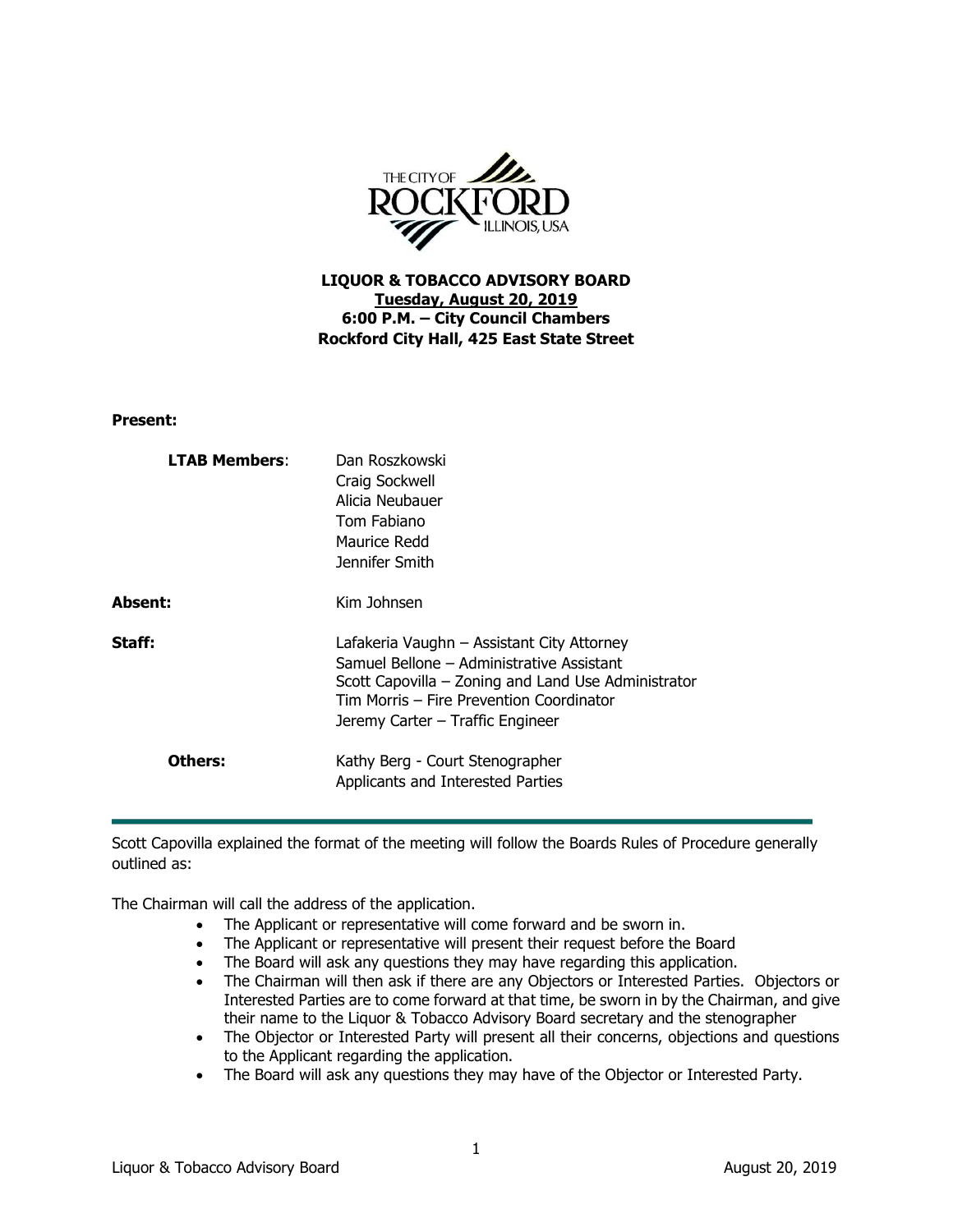- The Applicant will have an opportunity to rebut the concerns/questions of the Objector or Interested Party
- No further discussion from the Objector or Interested Party will occur after the rebuttal of the Applicant.
- The Board will then discuss the application and a vote will be taken.

It was further explained to the public in attendance, applicants, objectors and interested parties that this meeting is not a final vote on any item. The date of the Codes & Regulations meeting was given as Monday, August 26, 2019, at 5:30 PM in City Council Chambers in this building as the second vote on these items. The public in attendance, applicants, objectors and interested parties were instructed that they could contact the Zoning Office for any further information and the phone number was listed on the top of the agenda which was made available to all those in attendance. This information was also presented in written form attached to the agendas and letters sent to adjacent property owners.

The meeting was called to order at 6:45 PM. A **MOTION** was made by Jennifer Smith to **APPROVE** the minutes from the July 16, 2019 meeting as written. The Motion was **SECONDED** by Maurice Redd and **CARRIED** by a vote of 6-0 with Kim Johnsen absent.

| 019-LTAB-010 | <b>1006 Charles Street</b>                                        |
|--------------|-------------------------------------------------------------------|
| Applicant    | Walid Jawsh dba Midtown Wireless                                  |
| Ward 11      | Sale of tobacco products in conjunction with a retail and grocery |
|              | store in a C-4, Urban Mixed-Use Zoning District                   |
|              | (Referred back to LTAB by City Council)                           |

The subject property is located on the southeast corner of East State Street and 6th Street and south of Charles Street. The applicant was not present at the meeting. The applicant was provided notice of the hearing. Scott Capovilla explained that the application was referred back to the Liquor and Tobacco Advisory Board by City Council. Staff has recommended denial, and the board had previously approved the request.

Craig Sockwell asked if the application was referred back to the Liquor and Tobacco Advisory Board to have the board change their position. Attorney Vaughn explained that the application was approved by the Code and Regulation committee and it proceeded to City Council. At the City Council meeting, some of the aldermen had questions concerning tobacco sales taking place at the property. There were also questions about whether the business was indeed a grocery store or just a retail store. Attorney Vaughn and Mr. Capovilla were not present at the City Council meeting. Karl Franzen, Director of Community and Economic Development, answered the questions asked by the aldermen. Then it was laid over. At the subsequent meeting, the City Council voted to have the item referred back to LTAB. City Council has authority to refer items back to the board.

Tom Fabiano asked if the item could be laid over for the applicants to appear. Alicia Neubauer stated that she did not want to have the application laid over because it had already been heard. Jennifer Smith explained that it is not fair for the applicants to not be here and have the item voted on.

Staff Recommendation is for Denial. No Objectors or Interested parties were present.

A **MOTION** was made by Alicia Neubauer to **APPROVE** the Sale of tobacco products in conjunction with a retail and grocery store in a C-4, Urban Mixed-Use Zoning District, with nine (9) conditions of approval from the June 18, 2019 meeting. The motion was **SECONDED** by Tom Fabiano and **FAILED TO CARRY** by a vote of 3-3, with Dan Roszkowski, Craig Sockwell and Maurice Redd voting Nay. This item will move forward to the Code and Regulation Committee with **NO RECOMMENDATION**.